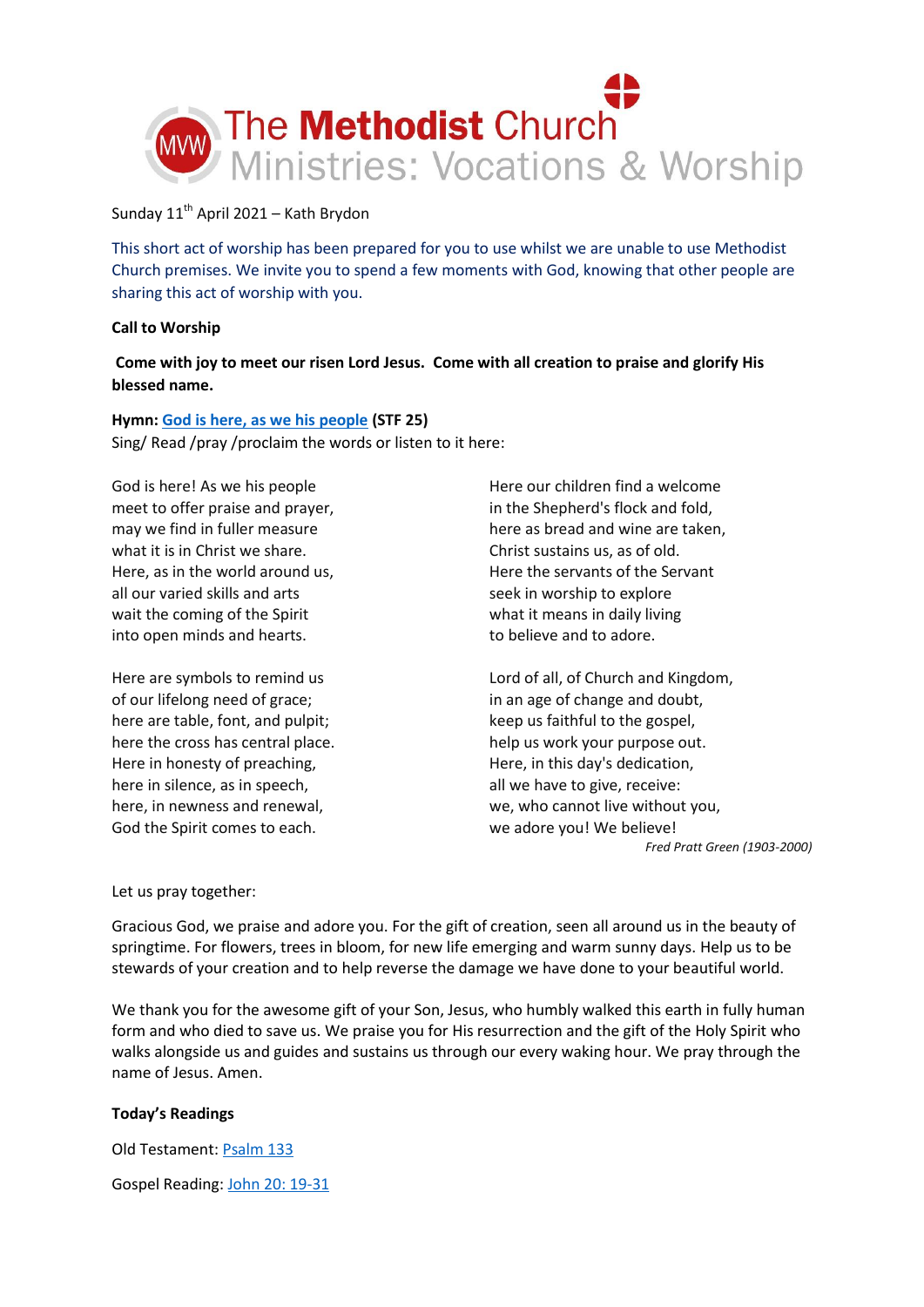## **Time to Reflect**

Poor Thomas, famously known as 'doubting Thomas' from the passage in John's gospel. It somehow seems a flaw in his character. However, when we remember the events leading up to the crucifixion, Peter denied Jesus and all the disciples deserted him, as Jesus had predicted they would.

In the passage, the disciples were gathered behind locked doors, they were still very afraid of repercussions from the Jewish authorities. It's also fair to assume at this moment they didn't know what would happen next, despite the fact that Jesus had told them about his impending death and resurrection.

Another thing we aren't told, (in this gospel, but see Luke 24:11), was whether the disciples believed Mary Magdalene, the first person to see the risen Christ.

Doubt is a very human emotion, we all experience it in our lives, we doubt that we can do things, often feel doubt when we think God is asking us something which takes us out of our comfort zone.

At the time of writing this, we are awaiting an announcement which will describe the road map out of our third lockdown. Our churches are not open, worship is online or in paper form. We have had to do things which take us out of our comfort zones and many times I have had doubt over whether I am able to achieve whatever it is I am asked to do. I have found recording a message on a screen difficult, often having 7 or 8 attempts before being happy with the result.

Doubt need not always be seen as a negative emotion though, because doubt leads to questions, and ultimately to answers to those questions. Thomas doubted that the other disciples had seen Jesus, but when he finally saw Jesus, he didn't need to touch Jesus to know, he called him "My Lord and my God", he recognised who Jesus really was – God.

Jesus told the disciples that those who believe without seeing are blessed. For some of us it might happen in a short time, while for others it might take years of questioning and having those questions answered. When we reach the point of belief we can and will, with assurance recognise and call Jesus "My Lord and my God".

Take a time to sit quietly

## A time of prayer

We pray for our world, for countries ravaged by war and natural disasters. We pray for those countries struggling with Covid who have little or no vaccines.

We pray for our country, for those making decisions, give them wisdom and courage to act wisely. We pray for those who are on the frontline, who are exhausted from the effects of the pandemic, give them rest.

We pray for the bereaved, especially those who haven't been able to grieve with or for loved ones. We pray for those still struggling with illness and weariness. We think of those who are anxious and afraid to go out, those who have been isolated for so long and those who are lonely.

We pray for our churches, some open, some still worshipping in other ways, help us to go forward in the way you lead us, not to just return to what we have always done.